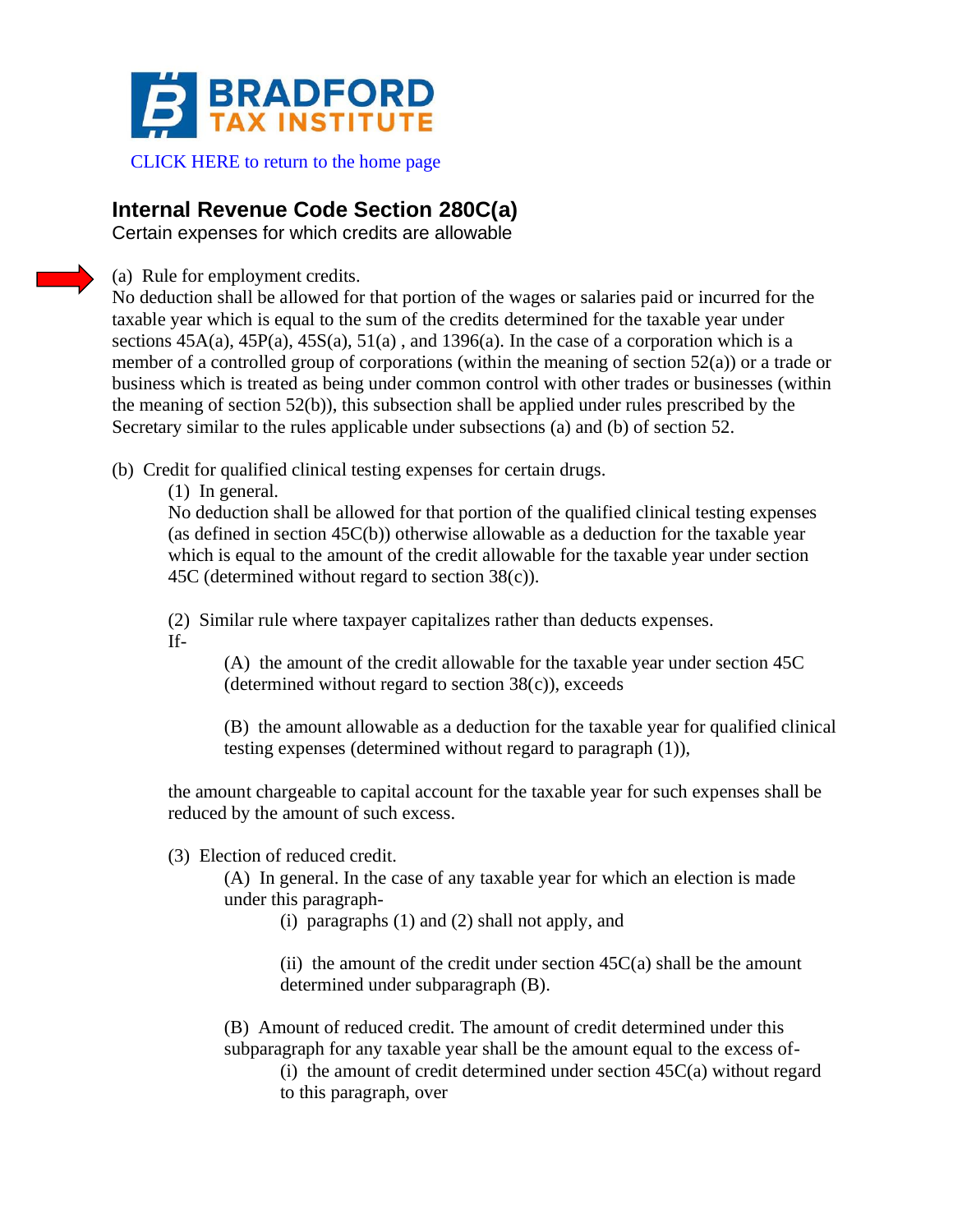- (ii) the product of-
	- (I) the amount described in clause (i), and
	- (II) the maximum rate of tax under section 11(b).

(C) Election. An election under this paragraph for any taxable year shall be made not later than the time for filing the return of tax for such year (including extensions), shall be made on such return, and shall be made in such manner as the Secretary shall prescribe. Such an election, once made, shall be irrevocable.

(4) Controlled groups.

In the case of a corporation which is a member of a controlled group of corporations (within the meaning of section  $41(f)(5)$ ) or a trade or business which is treated as being under common control with other trades or business (within the meaning of section  $41(f)(1)(B)$ , this subsection shall be applied under rules prescribed by the Secretary similar to the rules applicable under subparagraphs  $(A)$  and  $(B)$  of section 41(f)(1).

Note: Section 280C(c), below, is effective for amounts paid or incurred in tax years beginning before January 1, 2022.

(c) Credit for increasing research activities.

(1) In general.

No deduction shall be allowed for that portion of the qualified research expenses (as defined in section 41(b)) or basic research expenses (as defined in section  $41(e)(2)$ ) otherwise allowable as a deduction for the taxable year which is equal to the amount of the credit determined for such taxable year under section 41(a).

(2) Similar rule where taxpayer capitalizes rather than deducts expenses. If-

> (A) the amount of the credit determined for the taxable year under section  $41(a)(1)$ , exceeds

(B) the amount allowable as a deduction for such taxable year for qualified research expenses or basic research expenses (determined without regard to paragraph (1)),

the amount chargeable to capital account for the taxable year for such expenses shall be reduced by the amount of such excess.

(3) Election of reduced credit.

(A) In general. In the case of any taxable year for which an election is made under this paragraph-

(i) paragraphs (1) and (2) shall not apply, and

(ii) the amount of the credit under section  $41(a)$  shall be the amount determined under subparagraph (B).

(B) Amount of reduced credit. The amount of credit determined under this subparagraph for any taxable year shall be the amount equal to the excess of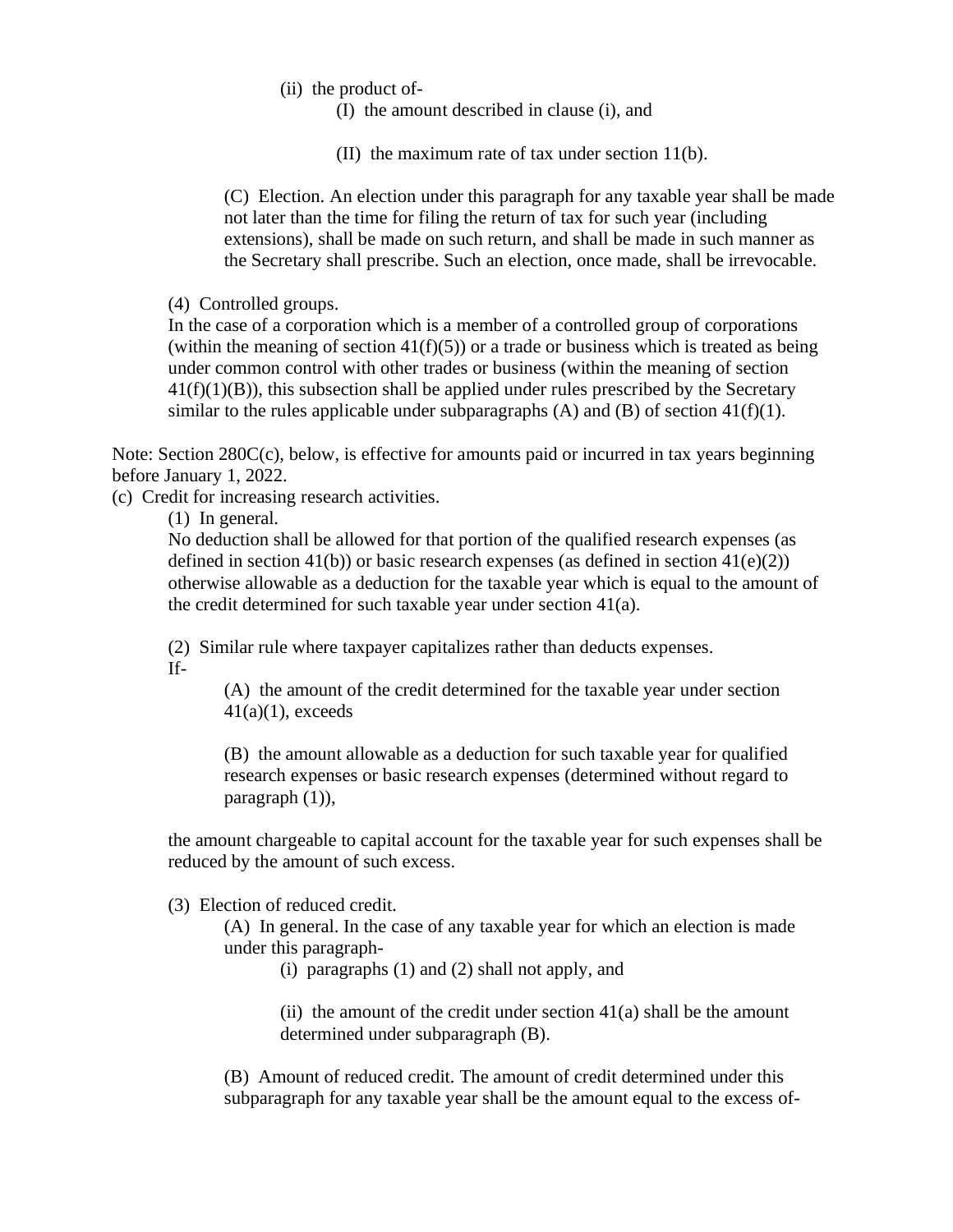(i) the amount of credit determined under section  $41(a)$  without regard to this paragraph, over

- (ii) the product of-
	- (I) the amount described in clause (i), and
	- (II) the maximum rate of tax under section 11(b).

(C) Election. An election under this paragraph for any taxable year shall be made not later than the time for filing the return of tax for such year (including extensions), shall be made on such return, and shall be made in such manner as the Secretary may prescribe. Such an election, once made, shall be irrevocable.

(4) Controlled groups.

Paragraph (3) of subsection (b)shall apply for purposes of this subsection.

Note: Section 280C(c), below, is effective for amounts paid or incurred in tax years beginning after December 31, 2021.

(c) Credit for increasing research activities.

(1) In general.

If-

(A) the amount of the credit determined for the taxable year under section  $41(a)(1)$ , exceeds

(B) the amount allowable as a deduction for such taxable year for qualified research expenses or basic research expenses,

the amount chargeable to capital account for the taxable year for such expenses shall be reduced by the amount of such excess.

(2) Election of reduced credit.

(A) In general. In the case of any taxable year for which an election is made under this paragraph-

(i) paragraph (1) shall not apply, and

(ii) the amount of the credit under section  $41(a)$  shall be the amount determined under subparagraph (B).

(B) Amount of reduced credit. The amount of credit determined under this subparagraph for any taxable year shall be the amount equal to the excess of-

(i) the amount of credit determined under section  $41(a)$  without regard to this paragraph, over

- (ii) the product of-
	- (I) the amount described in clause (i), and
	- (II) the maximum rate of tax under section 11(b).